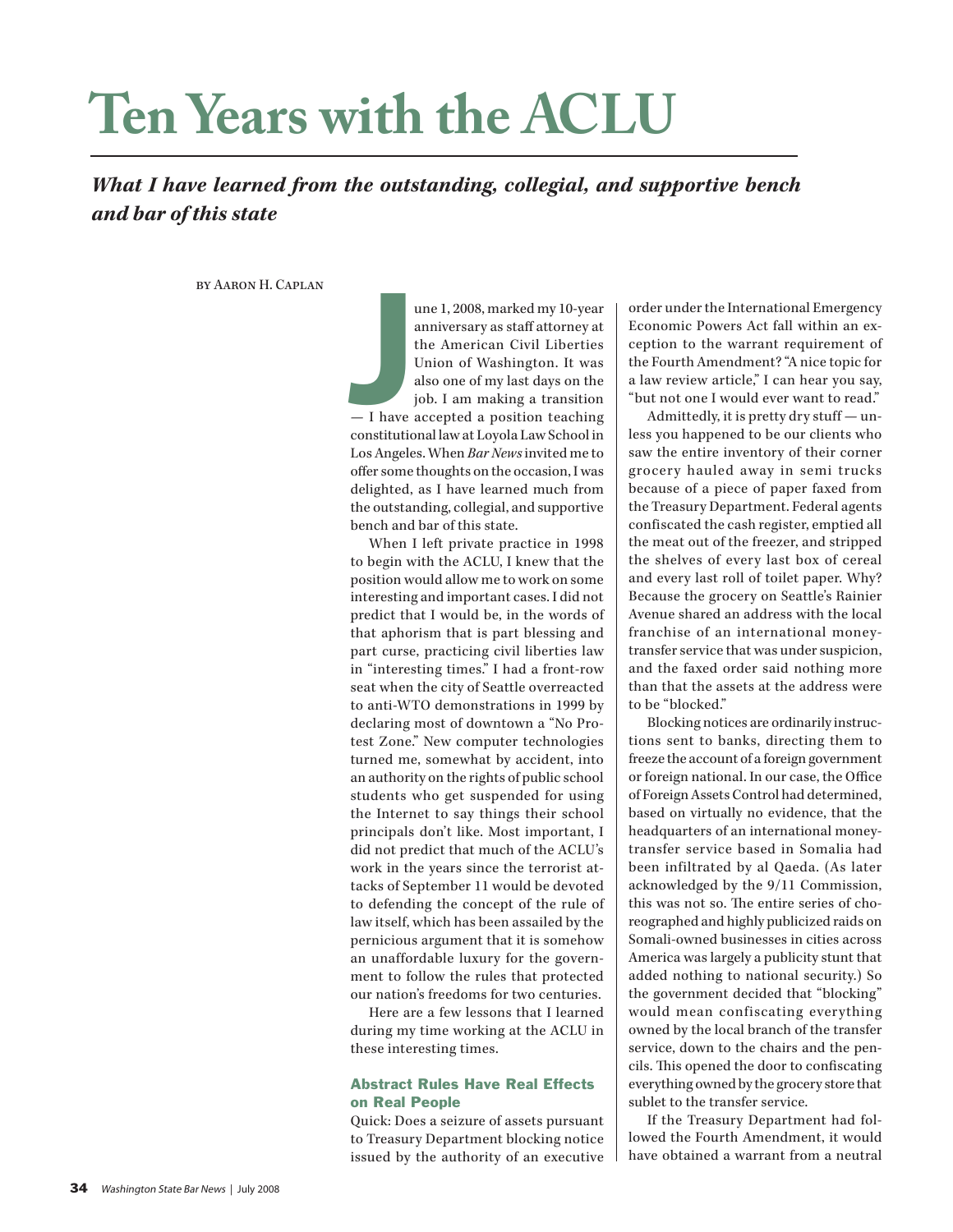judge. The judge would have required evidence that the action was justified, and the articles to be seized would have been described with particularity. Obtaining warrants is not difficult — it happens thousands of times every day — but it avoids problems like ours. The administration's unwillingness to follow the rules led to a tragedy for a small business and the refugee families that depended on its income.

My grandfather ran a corner grocery when he immigrated to this country, so the case resonated strongly with me. With the help of volunteer attorneys and accountants, we were able to negotiate a \$100,000 settlement to cover some of

Our post-WTO litigation demonstrated this principle in many different ways. Seattle's infamous "No Protest Zone" was inaugurated with a televised press conference where the mayor and police announced: "We're going to adopt a policy [to] prohibit any demonstration within that core area for the remainder of the week. Our position is that anyone who goes into that area to protest will be arrested." Amazingly, the City argued in court later that same day that the policy was not to prohibit protest downtown, but only to restrict the area to people who lived or worked there — and that those people allowed into the area could demonstrate if they liked.

In later



which freedoms were suppressed in exchange **(Left to right) Aaron Caplan, ACLU Board President Jesse Wing (who was Habeeb's main ACLU attorney), and Iraqi refugee and artist/calligrapher Abdulameer Habeeb. The ACLU brought on a suit on Habeeb's behalf for wrongful arrest and detention. The U.S. Department of Justice later issued an apology to Habeeb.**

our clients' losses, although it took two years to do it. Our clients learned the hard way that the difference between a constitutionally adequate warrant and a fax backed up only by an agency's say-so is far from academic.

## The Facts Matter

Just as legal rules have enormous impact on the stories of individuals, under our common law system the stories of individuals have enormous impact on the law. You can talk until you are blue in the face about why a blocking order is not a warrant, but it will not resonate until you connect the legal concept back to the immigrant grocers losing their livelihood.

for absolutely no gain in security.) We also were able to test the City's theory with the help of an attorney whose office was in the affected area. If it was really true that persons working within the Zone were allowed to protest, then they should be able to carry signs on the street outside their offices. Our tester gathered a team from his firm who carried signs saying "Protect Free Speech!"; "Say No to WTO"; and my personal favorite, "Downtown Workers Against the WTO." Sure enough, these people were ordered to put down their signs, on pain of arrest.

We obtained early settlements for three of our seven clients, but four of them remained in the case through an appeal. In another demonstration of the importance of the facts, the two clients who ultimately prevailed were the ones who had videotaped evidence showing exactly what had happened to them. On remand, we negotiated settlements of \$62,500 for a credentialed conference observer who was wrongly arrested and \$12,500 for a demonstrator whose sign was confiscated on videotape. Putting a face to the legal violation — in this case, making the face visible literally — matters enormously.

#### Read Your History

Although every modern constitutional question has its novel elements, it will usually have more than a passing resemblance to events from the past. For example, the ACLU's work opposing current attempts to inculcate religious doctrines in public school science classes under the name "Intelligent Design" traces directly back to the attempts to do the same thing in the 1980s under the name "Creation Science," and ultimately back to the Scopes Trial of 1925 (one of the ACLU's first cases). The clampdown on immigrants after September 11 is eerily similar to the Palmer Raids of 1919–21, when federal agents arrested and deported political dissidents and even some lawful immigrants in response to the panic caused by a terrorist attacks (this time by anarchists).

Recognizing historical parallels can help you frame a successful argument. We were contacted by students who were threatened with suspension from school not because of anything they had written on the Internet, but because they had created a bulletin board for open discussion on which other anonymous students had said punishable things. In many important respects, the case resembled the famous sedition trial against John Peter Zenger in 1735.

Zenger was an early publisher of newspapers, which at the time were a new and unfamiliar technology that allowed people to express their ideas to a wider audience at an unprecedentedly low cost. Zenger got into trouble not for his own writings, but for creating a platform where other anonymous speakers criticized the British bureaucrat then running the New York colony. The jury refused to convict Zenger, and his story motivated the framers of the Constitution to include strong protections for freedom of speech and press.

The analogy between our modern high-school students and John Peter